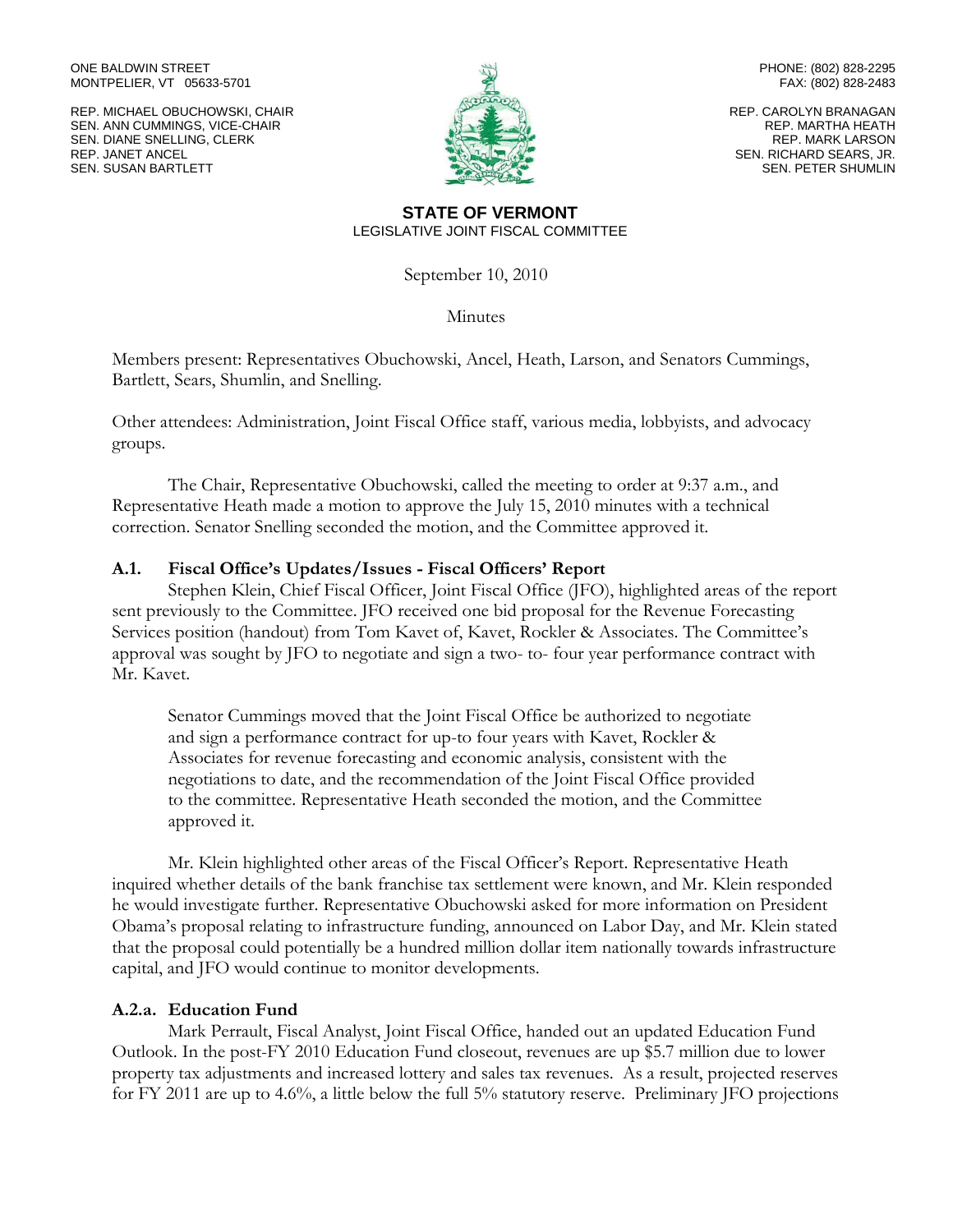for FY 2012 indicate that the reserve will be full and that a surplus of \$4.8 million may be available for education tax rate reductions. A meeting with the Administration to develop consensus projections is scheduled for next week. Since the preliminary figures for the FY 2012 Education Fund are promising, it may be possible to reduce the education tax rate subject to two caveats. First, that the General Fund transfer to the Education Fund is fully restored to statutory levels, and second, that schools are able to achieve the \$23.2 million reduction in spending called for in Act 146 of 2010.

A conversation ensued on the formula that the Department of Education created for school districts to meet Act 146 targets. In answering a question from Representative Heath, Mr. Perrault explained that school districts have until December 15, 2010 to report back to the Department on whether they intend to participate in the savings formula, and if so, whether the targets are attainable. The Department has discretion to change the formula if some of the targets are not achievable. (see JFO website for additional documents).

# **b. Catamount Update**

Nolan Langweil, Fiscal Analyst, Joint Fiscal Office, gave a summary of a memo sent earlier to the Committee on the Catamount Health premium differential. Representative Heath inquired whether the Administration had sent letters to the affected parties, and Mr. Langweil explained that indeed a letter was sent to those parties with anniversary/renewal dates between June and October. He also mentioned that advocates expressed concern about the letters clarity concerning beneficiary options for switching health care companies if they preferred not to pay a higher cost. The Department of Vermont Health Access (DVHA) was modifying the letter to address the advocates concerns. Representative Larson asked for a copy of the letter, and Mr. Langweil supplied the information for the record.

### **c. Waterfall Update**

Stephanie Barrett, Fiscal Analyst, Joint Fiscal Office, provided a summary of the contingent appropriations for FY 2010 and FY 2011 authorized under Sections C.102 and D.106 of Act 156 of 2010 (budget). The summary sheet handed out was entitled "Contingent Waterfall Items." The complete list of contingent appropriations totaled \$53.6 million, of which \$12.9 million was addressed by FY 2010 available revenues under Sec.C.102, covering all items listed in that section except for \$300,000 of the Case Management Project. The remaining items were covered by the transfer enabled by the congressional action extending the enhanced FMAP rate in the Medicaid program. An additional \$35.5 million of appropriations were covered, and \$5.1 million of appropriations are not needed at this time, leaving \$2 million in the caseload reserve for the budget adjustment process or FY 2012 budget needs.

# **d. Review of FY 2012 Deficit**

Ms. Barrett distributed a FY 2012 Consensus Budget Gap Analysis (Deficit Review), and a copy of a JFO issue brief. \$1.184 million in revenue is projected for the FY 2012 budget; JFO and Finance and Management estimate a total budget need of \$1.296 million after analysis of pressures and offsets. This indicated a current budget gap of \$112 million for FY 2012. In answering Representative Heath's question, Ms. Barrett explained that the baseline growth assumption for FY 2012 general budget pressures was estimated at 3.5% of the budget.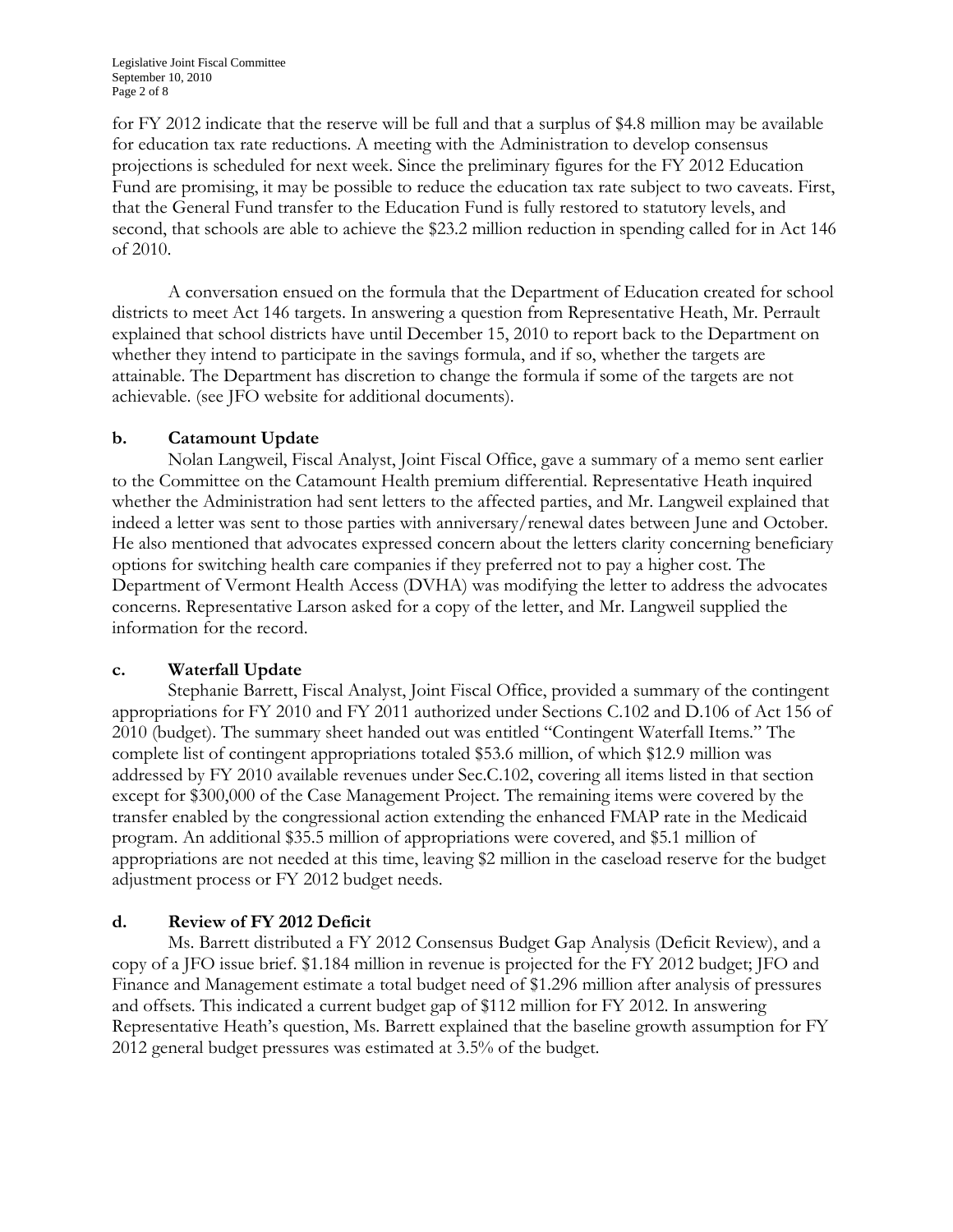With regard to the retirement related adjustments in the budget gap analysis, Mr. Klein explained that a conservative estimate of state employee retirement costs was projected to be over the previous projection of 3.5% growth level for teachers' retirement. Jim Reardon, Commissioner, Department of Finance and Management, explained that an Internal Revenue Service regulation states that state employee retiree health costs can not exceed 25% for qualified pension funds. The state teachers' retirement and health care benefits are disbursed from the teachers' pension fund and the healthcare percentage has been rising. In order to keep the fund within the federal cap allowance, \$3 million has been included in the General Fund gap analysis but the issue will need addressing in the 2011 legislative session. Mr. Klein further explained that this adjustment of \$1.3 million was included in the analysis related to teachers Other Post Employment Benefits (OPEB) liability, a first step at addressing this long-term fiscal issue. All of this is subject to change as the actuarial estimates are completed.

Ms Barrett continued her overview of the FY 2012 Consensus Budget Gap Analysis. In the Tobacco Settlement Trust Fund, 2010 revenues came in lower than anticipated, and payments disbursed from the trust fund are above the revenues being received. Currently, the trust fund is at \$24 million and projected to be at \$17 million at the end of 2010. Therefore, a \$6 million adjustment has been included for FY 2012 to keep the trust fund reserves at \$17 million.

Ms Barrett ended by stating that things that could change estimates are if revenues decrease, or if Challenges for Change savings are not realized.

### **B.1.a. Administration's Updates/Issue – Revenue Shortfall Reserve Report**

Commissioner Reardon stated that the Revenue Shortfall Reserve was currently at zero balance. The General Fund preliminary August revenues were up \$3.6 million but there were \$5 million in one-time settlements. The Transportation Fund was relatively on target, and the Education Fund was slightly below its target at \$400,000, due to the motor vehicle Purchase and Use tax and Sales and Use tax that were slightly below estimates. The Lottery revenues are within targets, improving earlier projections.

# **b. Funds Status Closeout Report – A. Education, B. General, and C. Transportation**

Commissioner Reardon handed out two documents and explained that there was concurrence with the JFO on its testimony earlier by Mr. Perrault on the Education Fund outlook. The Transportation Fund Reserve closed out at the 5% statutory requirement. The General Fund operating statement was consensus except for the FY 2012 figures.

# **c. Report on FY 2011 Budget Adjustment Pressures (General and Challenges)**

Commissioner Reardon handed out a working document on potential items for the proposed FY 2011 budget adjustment act (BAA). General Fund reversion targets were above projections. Direct Application figures were not known but were being worked on. The Challenges for Change initiatives have not fully identified the \$38 million in projected savings but the full amount, including the unrealized portion, was anticipated for transfer to the General Fund in the next few weeks. Representative Heath asked for clarification on how the difference of the unrealized amount of the Challenges savings would be met if not through actual challenges, and Commissioner Reardon stated that he was hopeful all the savings could be met through additional challenges, rather than reductions.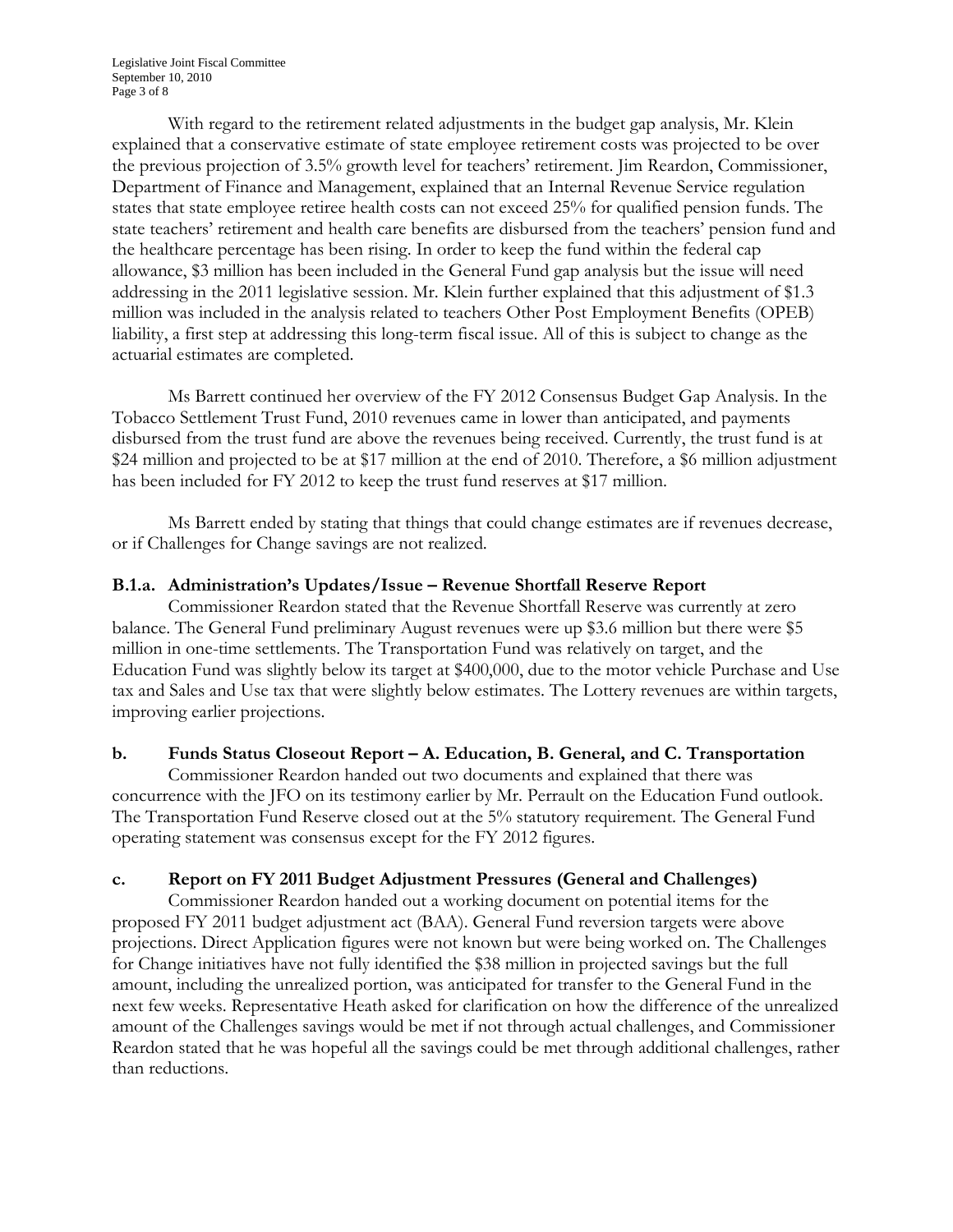Commissioner Reardon continued his review of the potential items for the FY 2011 BAA. Payment for a scheduled E-9-1-1 systems upgrade had been earmarked through a carryforward of FY 2010 surplus funds of \$1.2 million, and E-9-1-1 will need spending authority to use the funds for FY 2011. The Public Service Board decreased the Universal Service Fund to 1.35% causing a lower amount of revenue to support the systems upgrade, thereby, forcing the carryforward of surplus funds for the project. The rate would invariably need adjusting upwards in FY 2012 to cover the unexpected transfer. The Administration has requested that the newly hired Executive Director, Colonel James Baker, for the Criminal Justice Training Council (CJTC), rebuild CJTCs budget before the BAA discussions for any adjustments in FY 2011. The Vermont Veterans Home had reestablished its recruitment for a director, but in the meantime a contracted administrator would be hired. There will be a potential liability of \$1 million in Homeowners' Rebates, \$1 million for Renters Rebates, and \$1 million in the High School Completion Program. A projection of \$5.3 million in General Fund savings from a labor contract has been realized, of which \$950,000 may be needed to adjust employees' retirement savings booked at \$1.8 million in FY 2010 that were not realized. Authority to reduce the General Fund transfer from the labor contract and to transfer funds to the retirement savings may also be needed.

Commissioner Reardon continued the explanation of other areas of potential BAA areas, including \$125,000 to the University of Vermont for the Geological Survey Program, if it were transferred to UVM from the Department of Environmental Conservation. The funds were for replacement of the federal funds that the state was able to draw on for the program but UVM can not.

Senator Sears showed concern for achieving all of the Challenge savings, and Commissioner Reardon agreed it was a concern. Commissioner Reardon offered that the FY 2012 budget development instructions may be ready for transmission to departments by next Friday. Representative Obuchowski inquired whether Commissioner Reardon could address the tax expenditure report required by the Department of Taxes. Commissioner Reardon stated that \$20,000 was set aside for production of the report. Representative Heath asked whether there would be any communication with JFC on the budget development process instructions. Mr. Klein stated JFO would forward those to the Committee when they were received from the Administration.

# **2. Web Portal Board Vermont Information Consortium (VIC) contract review, and eprocurement follow-up.**

David Tucker, Commissioner, Department of Information and Innovation (DII), and Chair, Web Portal Board, introduced Jamie Gage, General Manager, VIC, and handed out information on VIC and the web development process (also see full packet of enclosures of fee requests on eprocurement, #2455 and #2456). Mr. Gage explained who VIC was and its responsibilities. VIC had created 80 online fee based access services in the last 4 years, and of those, 66 were available with no fee. The contract with VIC is a self-funded model with no upfront appropriations, and in 2006, Vermont was the 18<sup>th</sup> state to create and participate in this type of arrangement. The state has a 3year contract with VIC that expires in 2012. VIC websites for Vermont state government have ranked in the top-10 governmental websites nationally, during the last 2 years.

Representative Obuchowski inquired what assumptions were made to arrive at the calculations for savings in the Estimated Market cost graph on the handout. Mr. Gage offered to send a copy of the spreadsheet to the Committee showing the breakdown of the costs.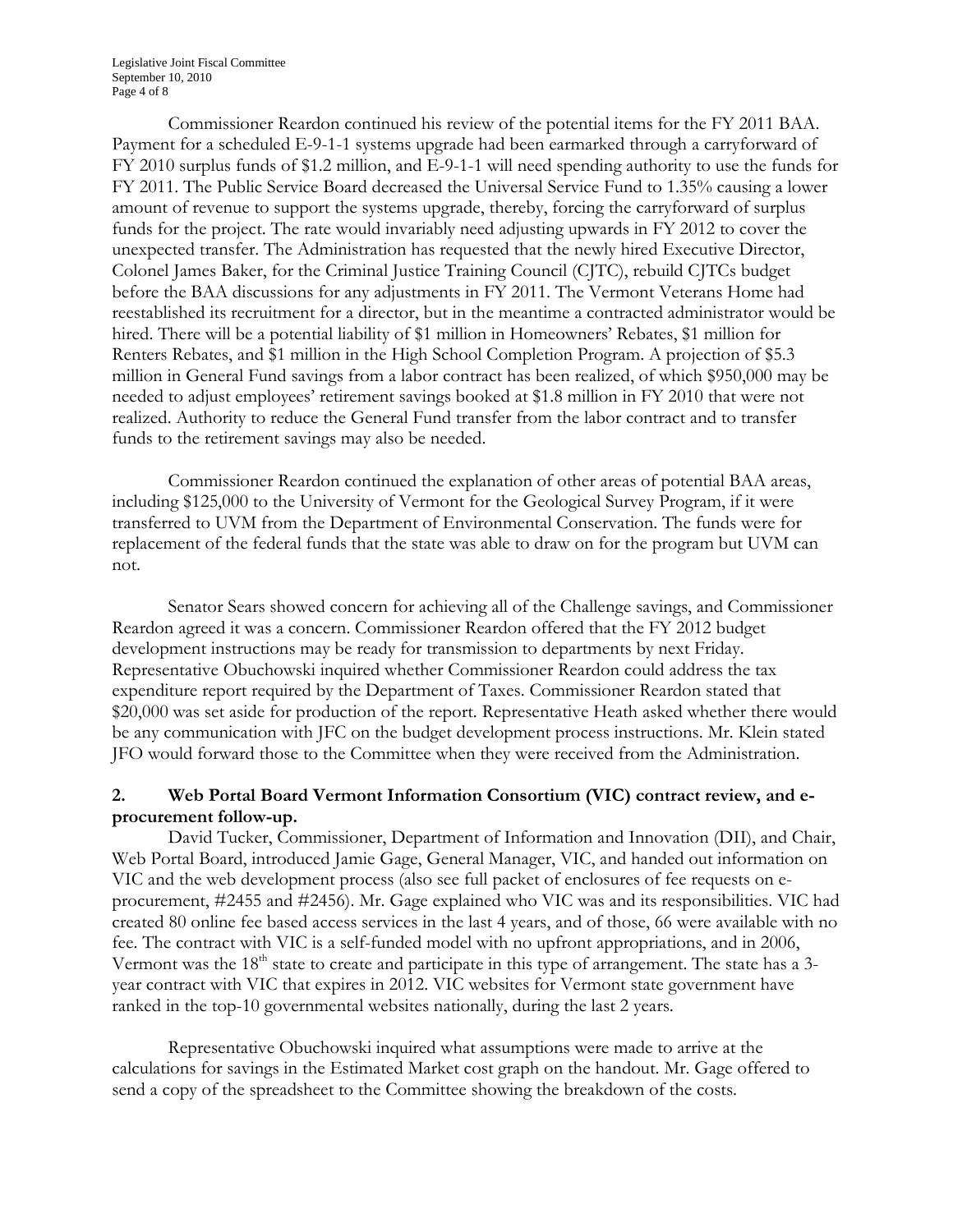Representative Ancel stated DII was requesting a process outside of normal legislative committee process for collecting fees, therefore, information on the value of the services, and how many dollars in user fees collected should be reviewed by the Committee. Mr. Gage supplied a handout showing VICs profit and loss, and stated that VIC received \$1.2 million in 2009 and \$3.3 million in anticipated income over 3-years. Representative Obuchowski asked for data to substantiate the numbers in regards to expenses. He further inquired whether the chart on the handout was cumulative. Mr. Gage offered to research and send further information to the Committee. The Chair requested that the information include projections for VICs budget, along with a breakdown of expenses, based on historic growth with an explanation of the assumptions. He stated that since the web based processes are relatively new, there was a higher level of scrutiny, and this was the reason for the Committee's diligence in verifying the facts. Senator Bartlett inquired if VIC envisioned other potential areas in state government for web development, and Mr. Gage responded there were additional areas that other states had successfully included, such as areas in buildings and general services, commerce, and Secretary of State's office. Senator Snelling asked whether the Agency of Natural Resources had been discussed in future plans. Commissioner Tucker responded that VIC was working with the Agency to find ways to incorporate permits into a web based system.

Representative Heath queried on the rationale of choosing a public-private partnership rather than a state-run service company, in what appeared to be a potentially lucrative endeavor. Commissioner Tucker explained that DII would reevaluate VICs fees every 2 years to ensure appropriateness but that it was not disadvantaging users. If it appears the fees are showing a large profit, they will be renegotiated to a lower amount. Representative Obuchowski requested that VIC recommend to the Committee what 2- to- 3 board members could be converted to legislators for a total of 4-to-5 legislators on the 11-member board.

Mr. Klein gave an update on the process of the two fee requests, and informed the Committee that if it did not object to the fees, then automatic approval would come next Friday. The Chair inquired from the Committee its preference, and stated the Committee would not take formal action on approving the fees, but instead let the Friday deadline pass and with the fees taking effect.

# **3. Environmental Contingency Fund Expenditures follow-up – JARD Company Brownfield site.**

Justin Johnson, Commissioner, and George Desch, Director, Waste Management Division, Department of Environmental Conservation (DEC), handed out two documents and referred to a visual map of the JARD site in Bennington, and explained that DEC investigated and found no correlation between the Bennington State Office Buildings' issues and the JARD site. Mr. Desch further elaborated that PCB levels were normal and no water quality issues were found. The histories of the sites were then explained by Mr. Desch. Senator Sears stated that there were some neighbors around the JARD site that had concerns about a broken pipe discovered and possible impacts from the new geo-thermal project for the veteran's home. Mr. Desch responded that DEC was in communication with the JARD site neighbors, and that an informational public hearing will be held when the full results from the well monitoring was known. It was requested that DEC inform and share the results with the Committee.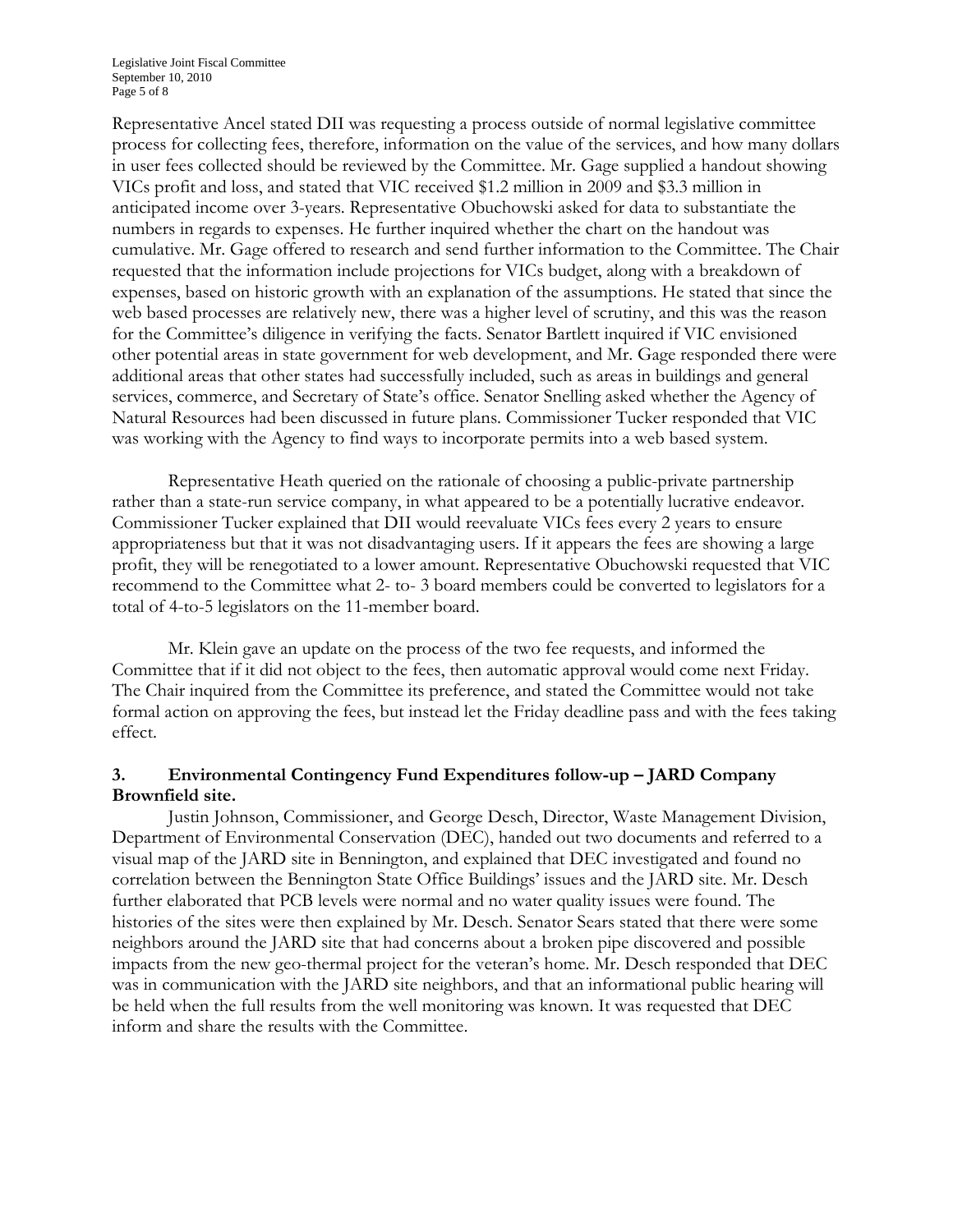#### **4. Report on Preferred Provider Network expanding alcohol and drug abuse programs.**

Linda Piasecki, Operations Chief, Alcohol and Drug Abuse Programs (ADAP), Vermont Department of Health, distributed a handout and summarized the information. Senator Snelling inquired whether the plan for the revised ADAP network would help to resolve current client access issues, and Ms. Piasecki responded that was one of the goals. Senator Bartlett asked whether protocols had been established to implement the plan. Ms. Piasecki stated that ADAP had ongoing meetings to create the protocols and mechanics for implementing the plan, and agreed with Senator Bartlett the plan should include the issue of more timely service to clients. She further offered that ADAP was working closely with providers. Senator Bartlett requested that ADAP update the Committee on its implementation plan at its November meeting.

# **5. Low Income Home Energy Assistance Program (LIHEAP) update.**

Stephen Dale, Commissioner, and Richard Moffi, Fuel Assistance Program Chief, Department for Children and Families, distributed a document of possible benefit projections for FFY 2011. The Commissioner clarified that the Department could only give estimates of the preseason but by October a better estimate of fuel prices and federal funding levels should be known for November benefit disbursements. One of the biggest changes to the program was the recent change in state law. Historically, Vermont has always had the highest benefits and the most restrictive criteria which cause a substantial cliff to program users. The new state law will be implemented for the first time this heating season. Fewer funds will be distributed to people at the lowest end of the poverty scale, allowing people at the highest end of the poverty scale to avoid the funding cliff. Mr. Moffi explained the two possible scenarios for federal funding from the 2-sided handout. The 9,000 household recipients that leverage \$3 in fuel assistance receive additional 3SquaresVT benefits. Commissioner Dale offered that the handout showed very conservative estimates, and it did not include contingency levels. Representative Heath stated that Vermont's goal has been to cover 50% of eligible households and that in the last few years it had covered more than its goal, but now the federal funding estimates show that Vermont may only be able to cover 33% of its eligible households. She proposed that JFO draft a letter to the Vermont delegation about the Committee's concerns of the dramatic change this year to beneficiaries with the current federal funding proposal, which the Committee agreed to (letter entered into record, dated 9/20/2010).

# **6. Federal Education Grant Informational Update (\$19 million federal and \$23 million in Act 146 of 2010 [Challenge for Change] savings).**

Armando Vilasecca, Commissioner, and Bill Talbott, Deputy Commissioner, Department of Education, answered questions from the Committee (see two enclosures). Representative Heath expressed concern that the Department did not include in its formula the district per pupil spending number as a factor for determining the districts savings targets, as prescribed by Act 146 of 2010. Because of the Department's formula, districts with low per-pupil spending received higher savings targets and visa versus. Commissioner Vilasecca explained that the Department used the equalized pupil spending, among other weighted formulas, because it caused less harm to high poverty areas. The challenge was to come up with a per pupil spending number when there are so many different organizational structures.

Mr. Talbott further explained that there was an economy of scale factor but there appeared to be no trend or pattern within the many different types of school districts. Representative Ancel asked what criteria were used to determine the target savings for school districts. Mr. Talbott replied that the Department reviewed the changes of five indicators: changes in total education spending,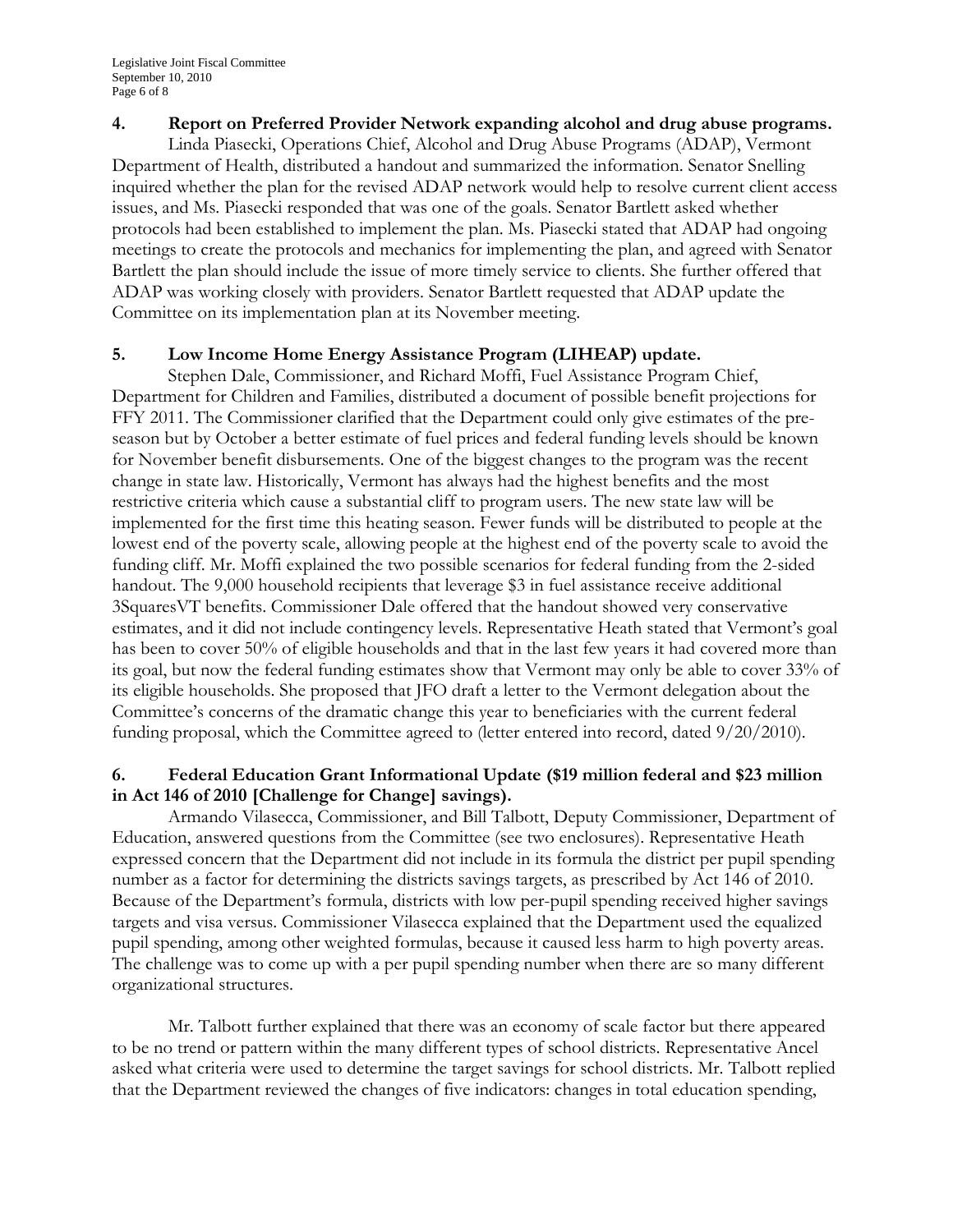change in per pupil spending over 4 years, and 3 staffing ratios (students to direct instructional staff, students to all other staff, and direct instruction to total staff). Some components of education spending were excluded, such as tuitions, and debt service; then adjustments was made to technical schools and Supervisory Unions. If the savings targets were spread across all the districts, each district would have had to adjust its budget for a flat percentage of 2.35%.

Commissioner Vilasecca added that all the formulas and the list of targets for the districts could be viewed on the Department's website. Senator Sears commented that it appeared there were no discussions at the Department or the school districts about outcomes during this challenge (Act 146, 2010) exercise; instead school districts view the targets savings as just reductions. Senator Snelling suggested that the Department engage school districts in a conversation on ideas of how to meet challenge targets by hiring an expert to facilitate those discussions. Senator Cummings agreed that there should be more constructive information on the structural changes for the challenge targets, and that the \$19 million from the Federal Education Grant would buy school districts time to organize those changes. She further stated that rather than small revisions to personnel in schools, bigger organizational changes, such as shared contracts or merged districts should be considered as a more efficient way to deliver services. Representative Heath added that shared resources and shared contracts within school districts to avoid duplication of services was an important conversation.

Commissioner Vilasecca stated that even though school districts appeared to be taking Act 146 seriously, the law mandated an unrealistic requirement for schools to achieve savings targets in the time frame given, and, with no expectations of structural change. He further added that the Department has given its recommendation to the Administration to allow the \$19 million Federal Education Grant to be used for schools as a buffer for meeting the Act 146 structural changes. Representative Ancel suggested tying the structural changes to achieve the Act 146 target with bridge funds from the Federal Education Grant. She inquired whether the Department could create some ideas on how to legislate a bridge of funds to incentivize structural change. Senator Bartlett suggested that one area to focus on is business management best practices for schools.

Commissioner Vilasecca stated that structural change assistance for school districts should be planned for 3-to-5 years to allow conversations of consolidation to ensue. He also stated that the Department has received 5 requests from school districts to form a Regional Educational District (RED), and 2-to-3 more requests were considering a RED. Senator Bartlett queried whether it made sense to set aside some funds from the Federal Education Grant to hire an expert to work with school districts on best practices. Mr. Talbott responded that there was a 2% allowance in the grant to administer the Jobs Bill that could be withheld from the districts.

The Commissioner agreed with Representative Heath that there was a fear, that he considered unfounded, of schools not having enough of a voice on a larger consolidated board. He also agreed that schools were concerned they would loose school choice with consolidating, but the Department was working on a technical amendment to address that issue in 2011. The Chair requested that the Department, in regards to the \$23 million Federal Education Grant, hire a consultant to guide and assist school districts and the legislature with discussions on voluntary merger. Commissioner Vilasecca agreed to consider the Committee's request.